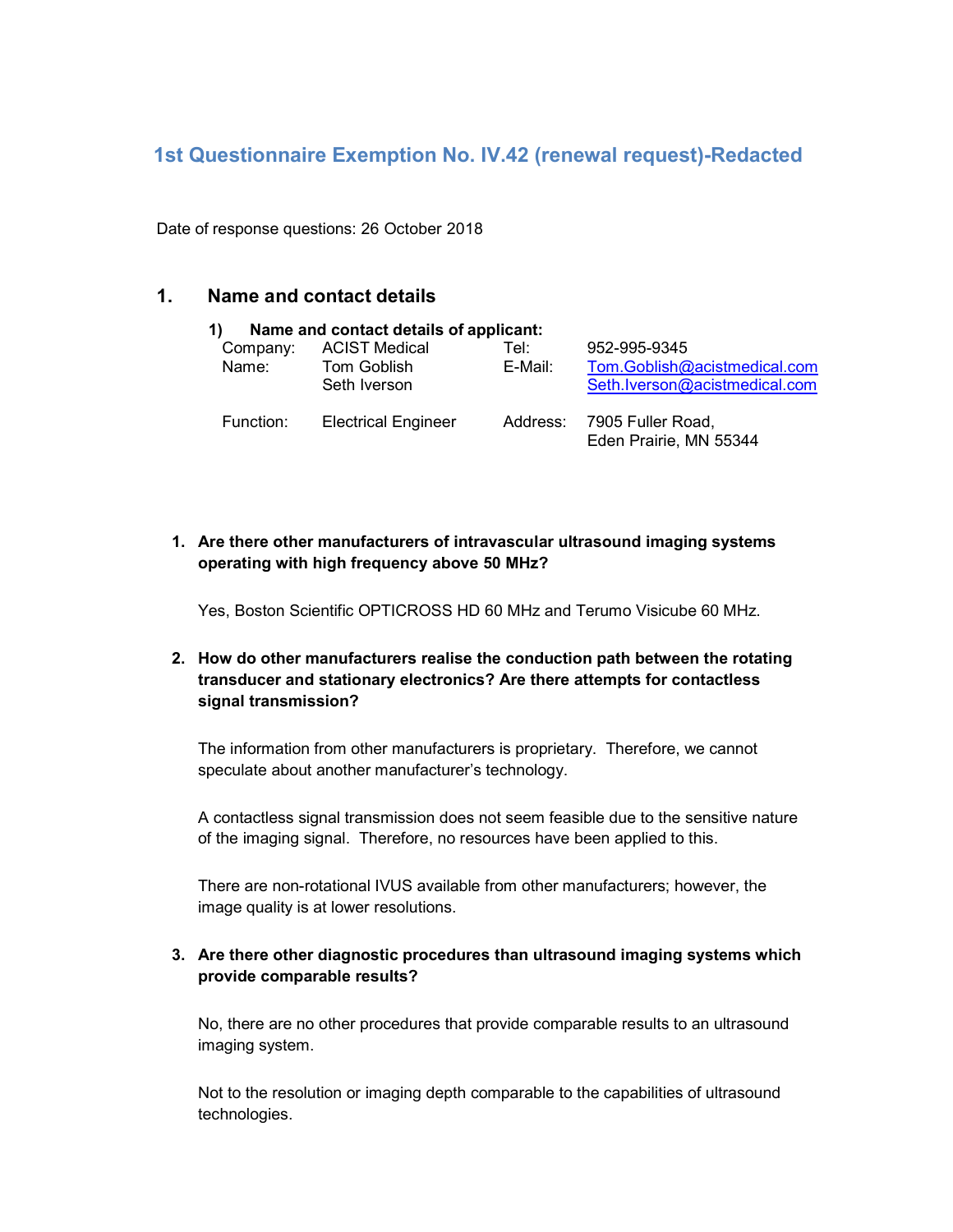4. In the summary of your exemption request, you mention key requirements to maintain system functionality, thereunder "Max. Freq.: >80 MHz". We assume that the maximum frequency will be up to 80 MHz (hence "Max. Freq.: ≤80 MHz")

Correct. Max. Freq.: ≤80 MHz

-

- 5. As part of the evaluation, socio-economic impacts shall also be compiled and evaluated. For this purpose, please provide details in respect of the following in relation to all EEE intravascular ultrasound imaging systems placed on the EU market through this exemption:
	- a. Please estimate possible socio-economic impacts, especially regarding health and employment in total, in the EU and outside the EU, should the exemption not be granted. Please detail the main sectors in which possible impacts are expected – manufactures of relevant equipment, supply chain, retail, etc.

The HDi System and Kodama catheter provides means to perform intravascular ultrasound (IVUS), a common technology for adjunctive imaging during percutaneous coronary interventions and monitoring progression/regression of coronary arterial disease. IVUS is a recognized method for determining if intervention of a stenosis lesion is necessary.

Numerous clinical trials involving percutaneous coronary intervention and medical therapy have used IVUS imaging technology to evaluate primary and secondary clinical endpoints. Further, the scientific literature contains numerous reports that describe the safe and effective use of IVUS technologies for intracoronary imaging.

The ACIST HDi System and Kodama catheter features, in addition to standard 40 MHz frequency, a 60 MHz frequency, which has the potential to provide better images in certain circumstances. The system also provides, in addition to the standard pull-back speeds of  $0.5 - 2.0$  mm/sec, faster speeds (up to 10 mm/sec), which reduce the amount of time required to acquire an image and thereby reduces the risk for ischemia.

b. Please estimate possible amounts of waste to be generated through a forced substitution should the exemption not be granted. In this respect, please clarify if such a scenario would result in limitations to further use and maintenance of certain equipment (e.g. equipment placed on the market in the past<sup>1</sup>, refurbished equipment, leased equipment, etc.).

Since we are not aware of a viable alternative design that would provide high reliability and equivalent performance, it is difficult to estimate the amount of waste generated through a forced substitution or rework process. If it is

<sup>1</sup> Article 4(4)(f) of Directive 2011/65/EU: EEE which benefited from an exemption and which was placed on the market before that exemption expired as far as that specific exemption is concerned.